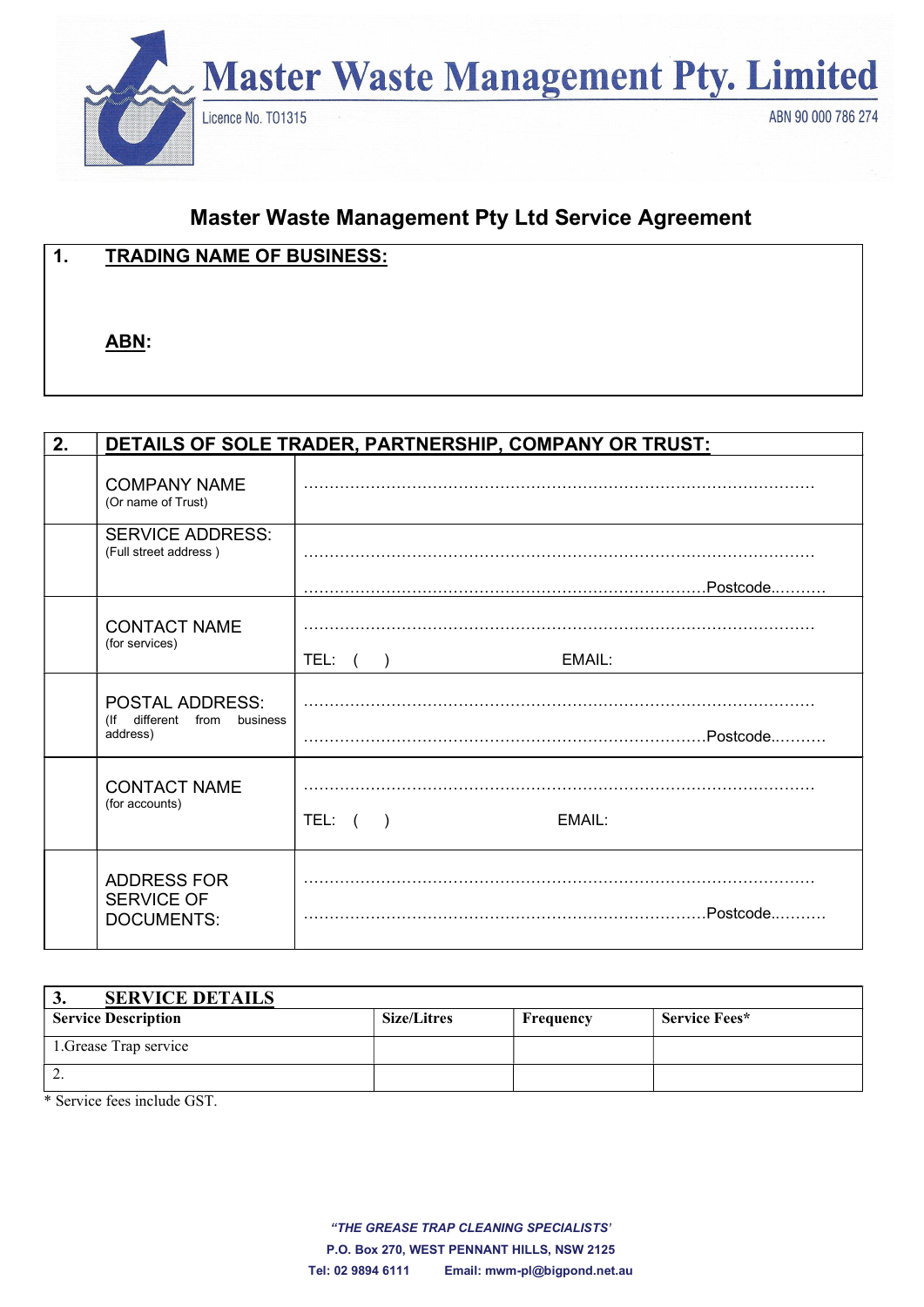|         |  |  | Signed for Master Waste Management Pty Signed for Customer |
|---------|--|--|------------------------------------------------------------|
| Limited |  |  |                                                            |

| Signature | Signature |
|-----------|-----------|
|           | .         |
| Name      | Name      |
|           | .         |
| Title     | Title     |
|           |           |
| .         | $\cdots$  |
| Date      | Date      |